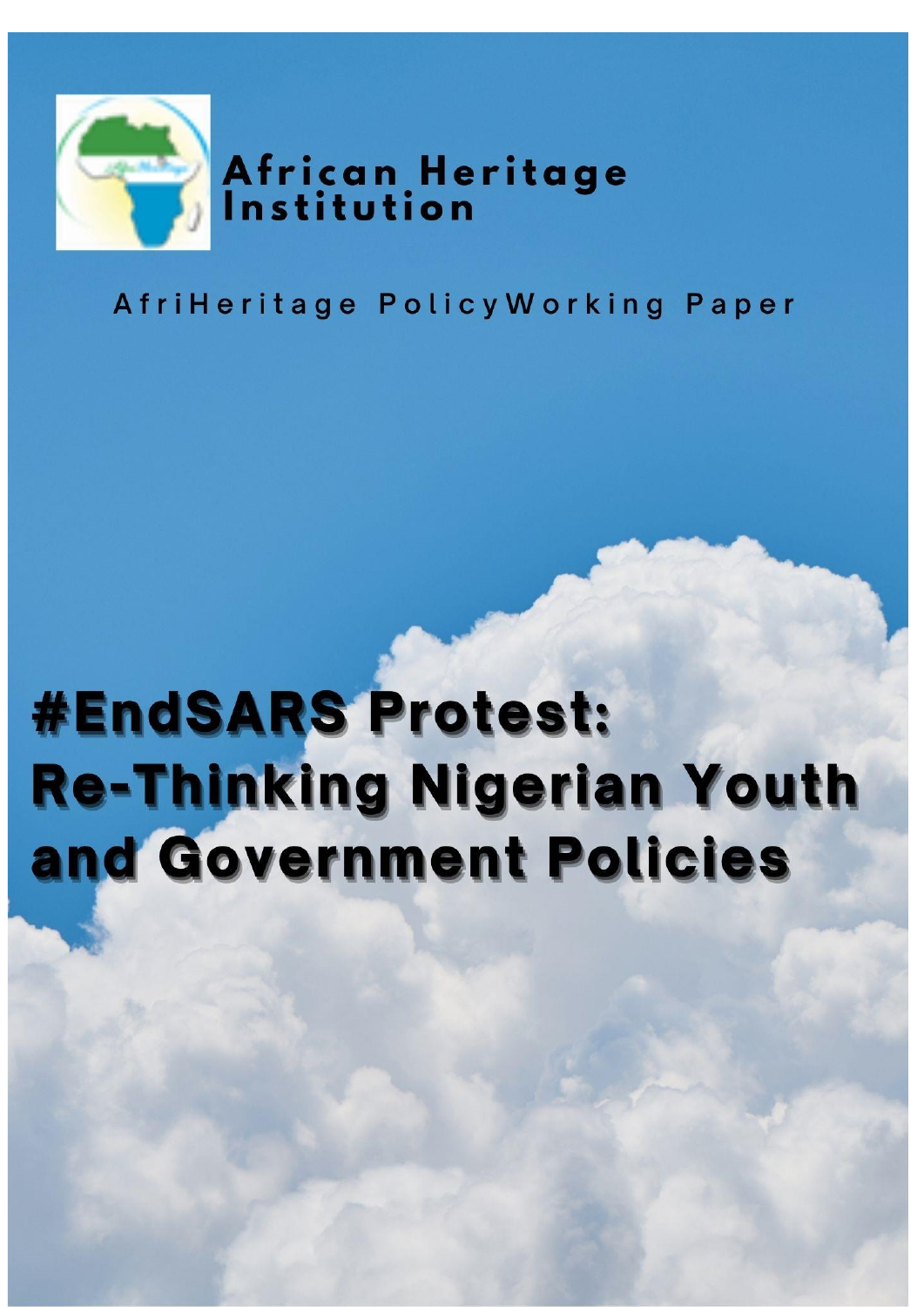

 **#EndSARS Protest: Re-Thinking Nigerian Youth and Government Policies**

## **Professor Chinyere Stella Okunna**

Department of Mass Communication Nnamdi Azikiwe University, Awka, Anambra State, Nigeria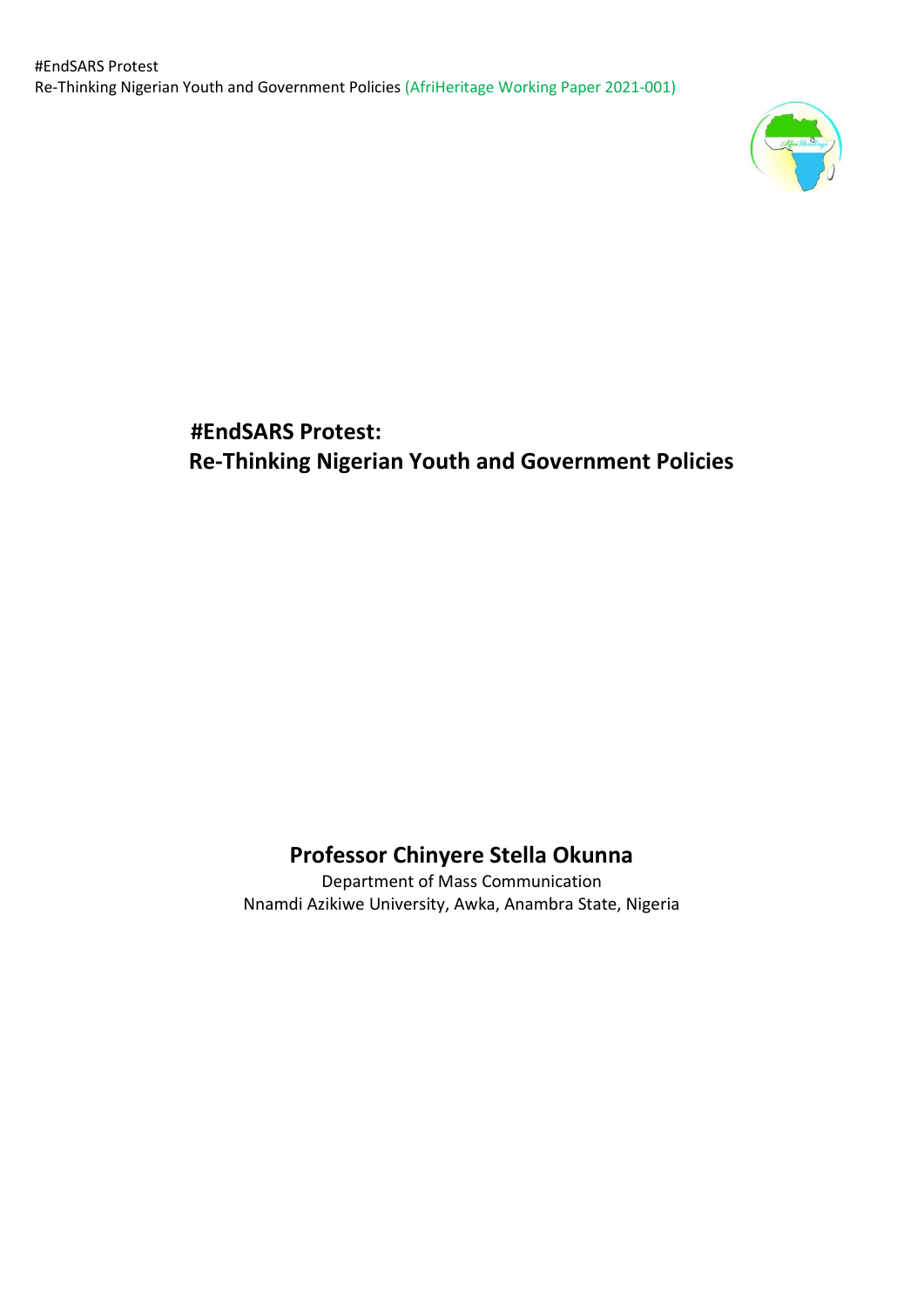



#### **1. SETTING THE SCENE: CONTEXTUALIZATION**

The youth are one of the greatest assets any nation can have. They are often the drivers and harbingers for transformative social change in well-organized societies.... Not surprisingly, the youth are legitimately regarded not only as future leaders, but also as the bulwark for a country whose growth and prosperity is inextricably connected to youth development. Therefore, it is safe to say that a country with no youth would have no future (African Heritage Institution, 2020).

If any countries in the world should take youths and youth development seriously, Nigeria should be high on the list of such countries – Nigeria has one of the largest youth populations in the world, with the youth making up almost 34% (33.65%) of the country's huge population of more than 200 million people (Wikipedia). One fundamental way of demonstrating this seriousness is through the enactment and **serious** implementation of meaningful and effective youth policies, as well as the creation of an enabling environment for youth development. In this regard, how has Nigeria fared:

- What policies has the government put in place for youth development?
- How seriously/stringently have such policies been implemented?
- Has the government made appropriate and tangible efforts to enthrone a livable society to create an enabling environment for youth development?

#### **1.1. SETTING THE SCENE: YOUTH POLICIES IN NIGERIA**

Policy-making for youth development is not new in Nigeria; neither have youth development programmes and activities been absent. In fact, as pointed out by African Heritage Institution (2020), there have been:

> efforts by successive Nigerian governments since independence to introduce National Youth Policy (NYP), which has birthed several programs and projects aimed at youth development including: N-POWER, YOU-WIN, National Youth Development Fund (NYDF), The Youth Employment in Agriculture Programme (YEAP), National Youth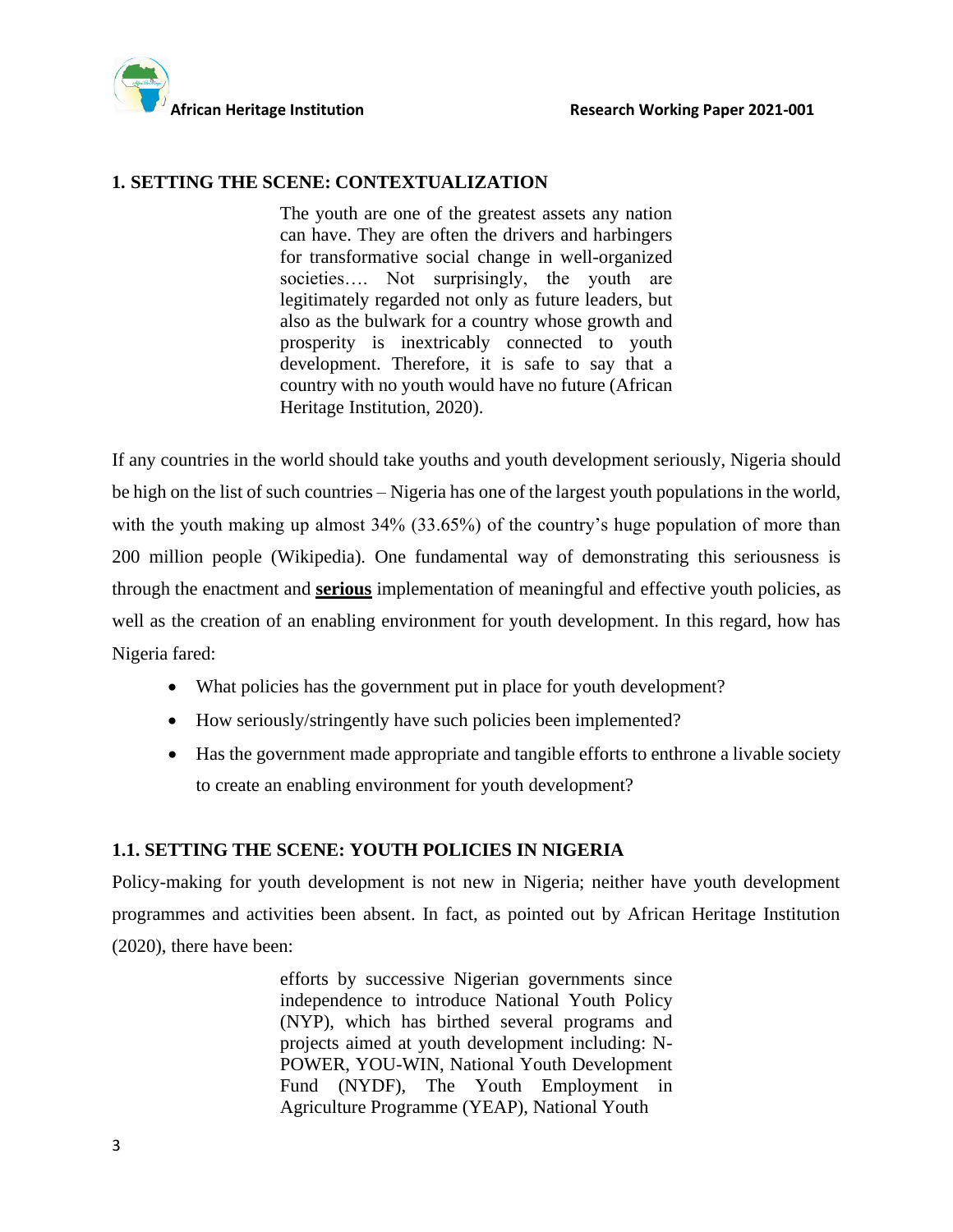

Service Corps (NYSC), Growing Girls and Women in Nigeria (G-WIN) Project…to promote youth competitive spirit; national unity and integration; encourage youth participation in agribusiness and entrepreneurship; and provide grants for small and medium scale enterprises.

The most recent of these efforts is undoubtedly the 2019 National Youth Policy which will be the focus of this discussion.

### **2. THE 2019 NATIONAL YOUTH POLICY**

This policy emerged after the long overdue review and updating of Nigeria's 2009 National Youth Policy which expired (and should have been reviewed) in 2014, as provided for in the document. The 2019 Youth Policy is truly elaborate – with its various aspects comprising numerous *thrusts, thematic areas, and objectives*. The Honourable Minister of Youth and Sports Development is correct in his statement in the Foreword of the policy document that "the new document is all inclusive, elaborate and proactively crafted to take into account existing, new and emerging challenges in the youth sector." Indeed, on paper, the Policy looks 'good'. So did a number of previous government policies, initiatives and programmes for youth development which indicate that the 2019 Youth Policy is virtually a carryover of the 2009 Youth Policy. This in effect means that the Nigerian government has had opportunities to effect youth development over the years – opportunities that were, from various indications, squandered because "Sadly, these programs have largely failed to achieve their stated objectives as they are either terminated, unstable or comatose, while those that are still functional are far from fulfilling their mandated objectives… [and] the reality remains quite different" (African Heritage Institution, 2020). *The reality and true significance of the #EndSARS Protest has finally dawned on Nigerians and the global community – #EndSARS was not just a protest against police brutality but a desperate lashing out by the Nigerian youth against a long history of government's failures to make Nigeria a livable society generally and to achieve genuine youth development in particular.*

In appraising these failures over the years, let us look at some of the ramifications of the 2019 Youth Policy in terms of its Vision and Strategic Thrusts (as a reflection of the 2009 Youth Policy and previous youth development programmes) to assess the efforts of government to make Nigeria an environment in which the youth can live and thrive.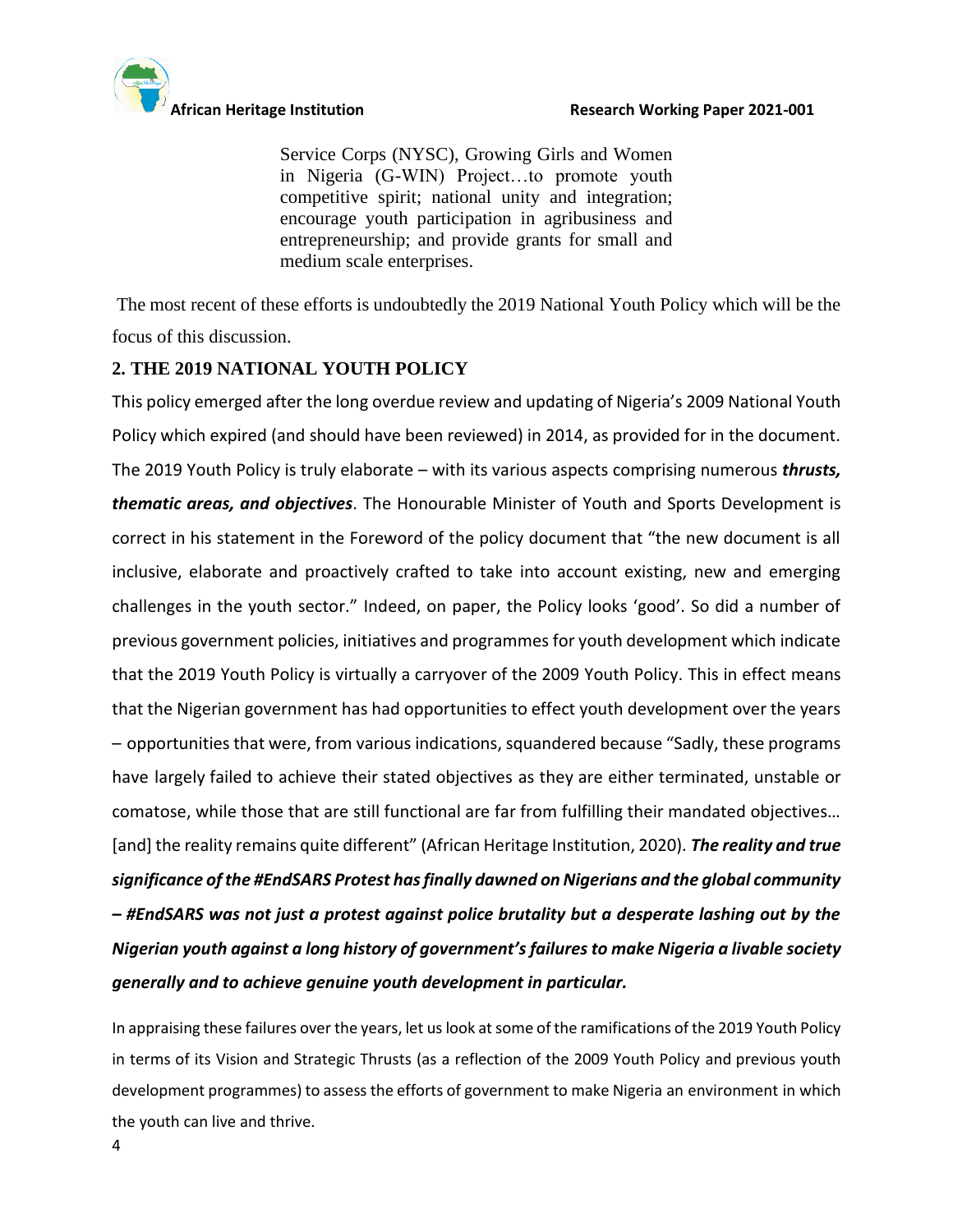

## **3. THE REALITY OF YOUTH DEVELOPMENT IN NIGERIA: PLAYING TO THE GALLERY???**

It is common knowledge that most policy documents in developing 'Third World' countries are usually beautiful adaptations of similar policies in developed countries – well-crafted, comprehensive, and modelled on international best practices. The problem often is the failure at the implementation of such wonderful policies and the numerous programmes they generate, as a result of a wide variety of factors including insincerity on the part of government, lack of political will, and corrupt practices – resulting in the reality being drastically different from what has been put down in policy documents. Consider the following in the context of the Vision and Strategic Thrusts of the 2019 Youth Policy (emphases added in colour):

#### **3.1. VISION OF THE 2019 YOUTH POLICY**

As clearly stated in the document, the Vision is to "Develop Nigeria youth with equal opportunities to *realise their dreams and aspirations*, irrespective of their background, *living in a safe and secure environment* that would optimize their contributions to National Development", as well as to provide the Nigerian youth with the *"opportunities to realise their dreams and aspirations."* Over the years, government has failed to actualize such visions. It is, therefore, not surprisingthat many Nigerian youths genuinely can no longer find the courage to dream and aspire. Similarly, government has failed to ensure that the youth live *"in a safe and secure environment."*

In terms ofsafety and security, *Nigeria is one of the most unsafe, insecure and dangerous places to live in the entire world* – "Nigeria is ranked 3rd as the most terrorized country globally, behind Afghanistan and Iraq [and] it is being speculated that we will soon overtake them" (Obi, 2020). Insecurity is not new in Nigeria and has been getting progressively worse over the years, as generally exemplified by:

**•** Terrorism and wanton destruction of lives and property in the North-Eastern part of the country by Boko Haram, leading to what the United Nations (UN) in March 2017 described as the worst humanitarian crisis since the creation of the UN, as hundreds of thousands of people who survived the crisis are on the verge of starving to death. The situation has terribly deteriorated since 2017 and has become quite horrifying.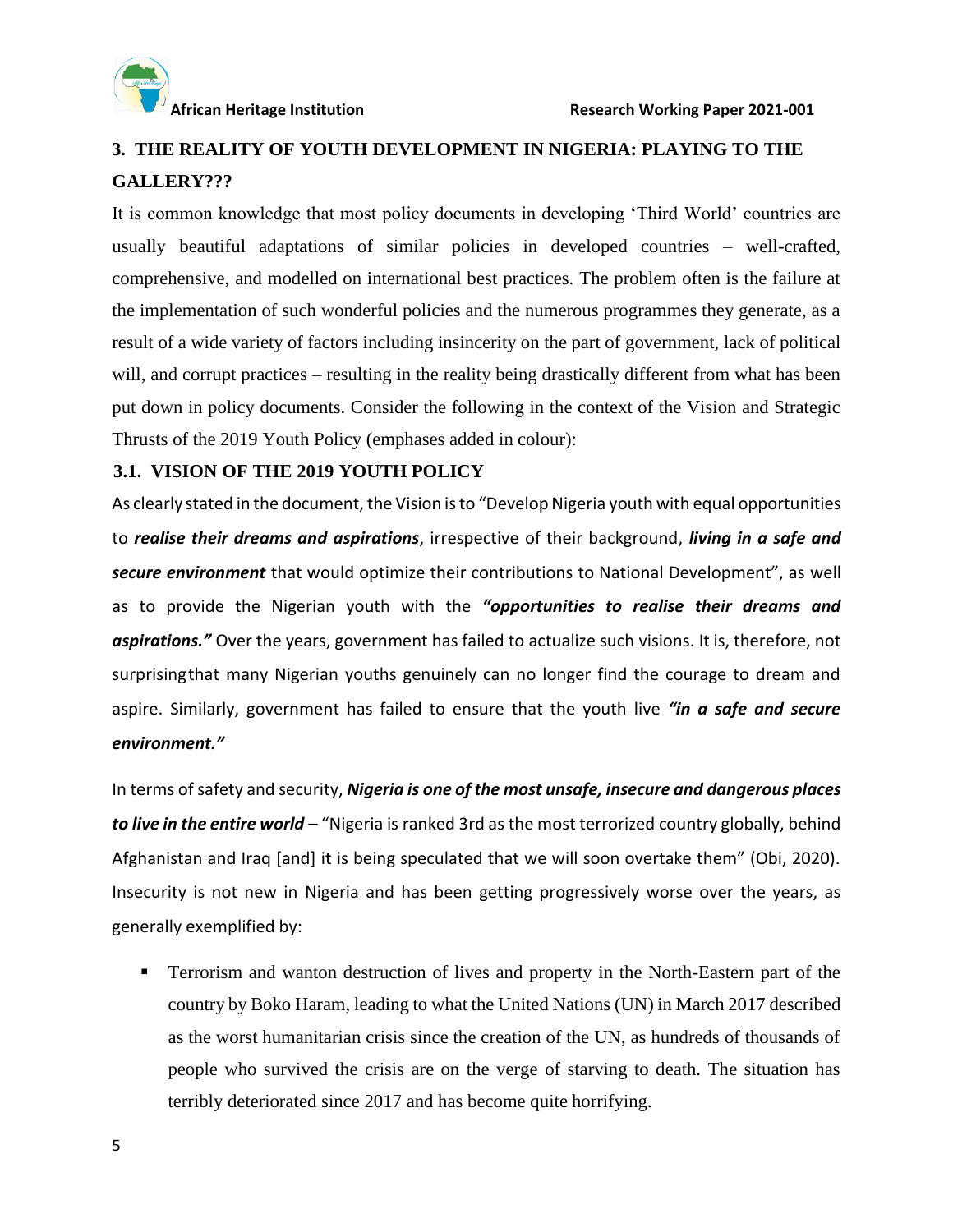- Militancy and insurgency in the Niger Delta region of the country
- Rise of separatist groups, mainly in the Southern parts of the country, clamouring for independence/secession for their regions
- **Menace of rampaging herdsmen wreaking havoc on lives and property in several parts of** the country.
- All manner of ethnic and religious crises that are creating fear and distrust among Nigerians, thus fueling the clamour for the re-structuring of the country, and even a breakup of Nigeria.

Okunna (2020) summarizes the situation generally when she points out that:

…it has become common knowledge that the security situation in this country [Nigeria] is worsening by the day, and that the crime rate is rising to an all-time high. From North to South, East to West, in all six Geopolitical Zones, crime and criminality are apparently taking over the country.

Specifically, citing the current U.S. Department of State Travel Advisory which assesses Nigeria at Level 3 – **indicating that travelers should reconsider travel to Nigeria due to crime** (*Nigeria 2020 Crime & Safety Report* of the United States Consulate in Lagos), Okunna goes on to present a catalogue of criminal activities in the country which comprise a wide range of violent crimes including armed robbery, assault, burglary, carjacking, rape, kidnapping, extortion, fraud, civil unrest, maritime crime, periodic outbreaks of violence among localized street gangs, multiple armed criminal elements ranging from low level to organized syndicates, cultist or gang violence which often erupts in supremacy battles between various groups, cybercrime which is becoming more sophisticated etc.

#### **3.2. STRATEGIC THRUSTS OF THE 2019 YOUTH POLICY**

The Policy comprises five Strategic Thrusts:

- Productive Workforce and Sustainable Economic Engagement of Youth
- Health and Health-Promoting Lifestyle
- Participation, Inclusiveness and Equitable Opportunities for all Youth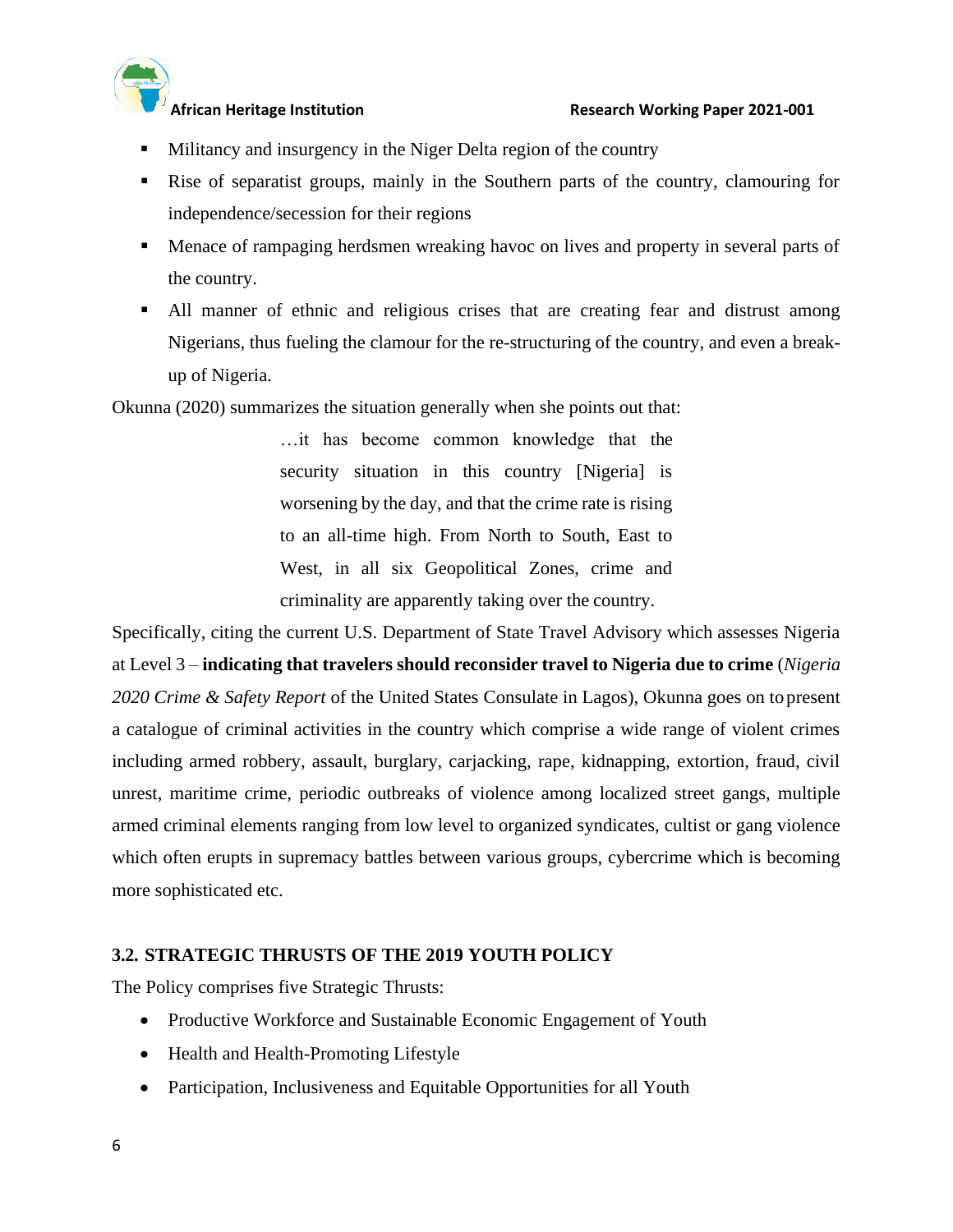

- Promotive and Protective Environment for Youth Development
- Partnership-Building and Effective Collaboration

Let us look at some of these to illustrate how government has failed to make Nigeria livable for its citizens generally and for youth development in particular (emphases added in colour).

## **3.2.1. Strategic Thrust 1: Productive Workforce and Sustainable Economic Engagement of Youth:**

"Development of youth into a productive and committed workforce through *appropriate quality education,* capacity-building and skills development, *adequate opportunities for productive employment/employment creation and successful entrepreneurship*…."

The quality of education is collapsing in Nigeria at all levels, particularly at secondary and tertiary levels whose 'constituencies' are the youth (aged 15-29 years, as delineated in the Youth Policy). Teaching and learning facilities in tertiary educational institutions have been abysmal because government has not shown enough concern for youth education. Over the years, this has led to agitations by various unions in tertiary institutions, as exemplified by the ongoing protracted strike action by the Academic Staff Union of Universities (ASUU).

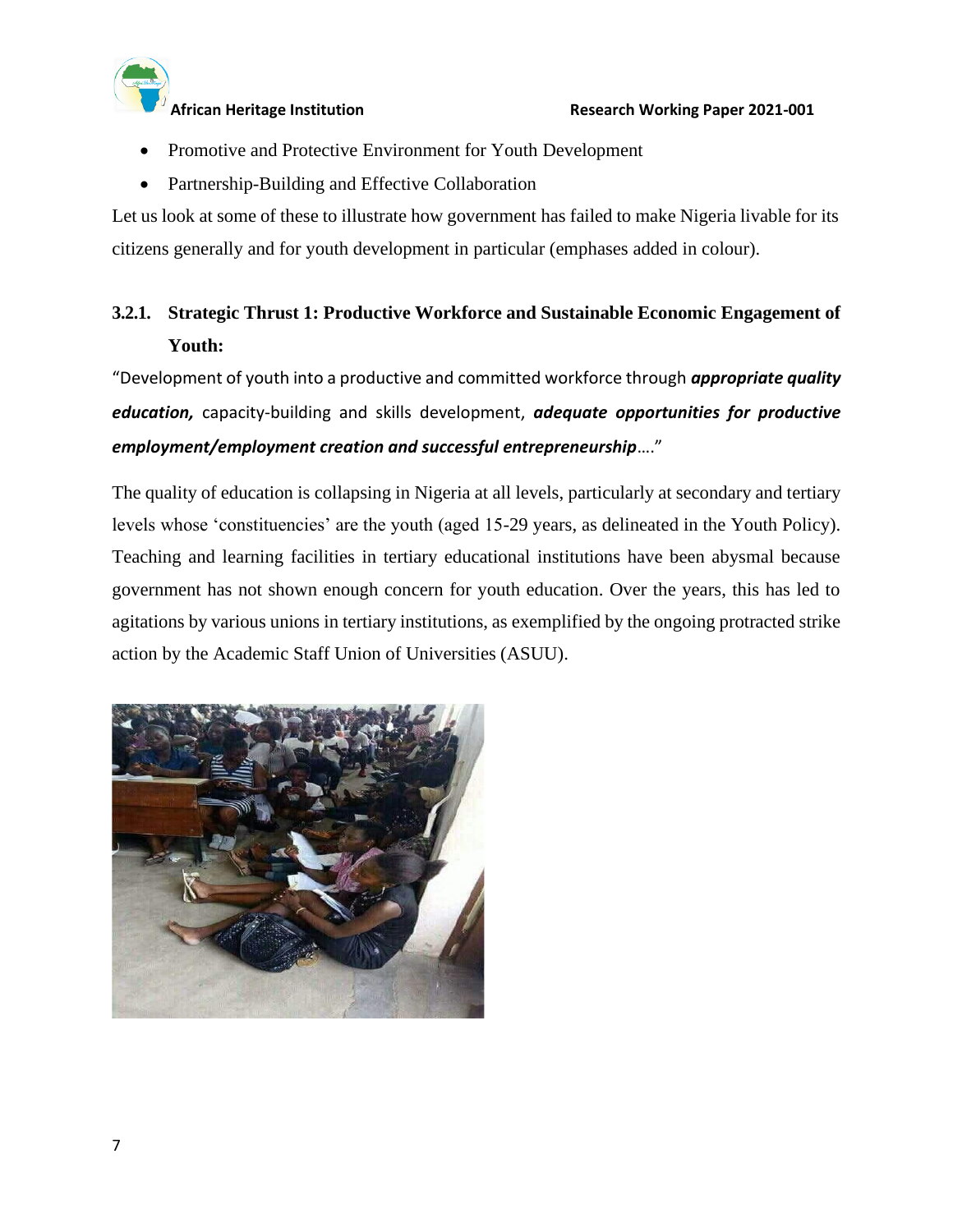



Funding has equally been abysmal for the Education Sector, thus making it impossible to achieve quality education, capacity-building and skills development for youths. This can be seen from the percentages of Federal Government Budgets allocated to the Education Sector over the years (Olufemi, 2020):

 $2011 = 9.3\%$ ;  $2012 = 9.86\%$  $2013 = 9.01\%$  $2014 = 10.5\%$  $2015 = 10.7\%$  $2016 = 7.9\%$  $2017 = 7.4\%$  $2018 = 7.04\%$  $2019 = 7.05\%$  $2020 = 6.7\%$  $2021 = 5.6\%$ 

In terms of providing *adequate opportunities for productive employment/employment creation and successful entrepreneurship"* for the Nigerian youth, government has also failed. The level of unemployment and under-employment in Nigeria is staggering. This is particularly true of the youth, many of whom are well educated and skilled. Data from the National Bureau of Statistics (2020) show that: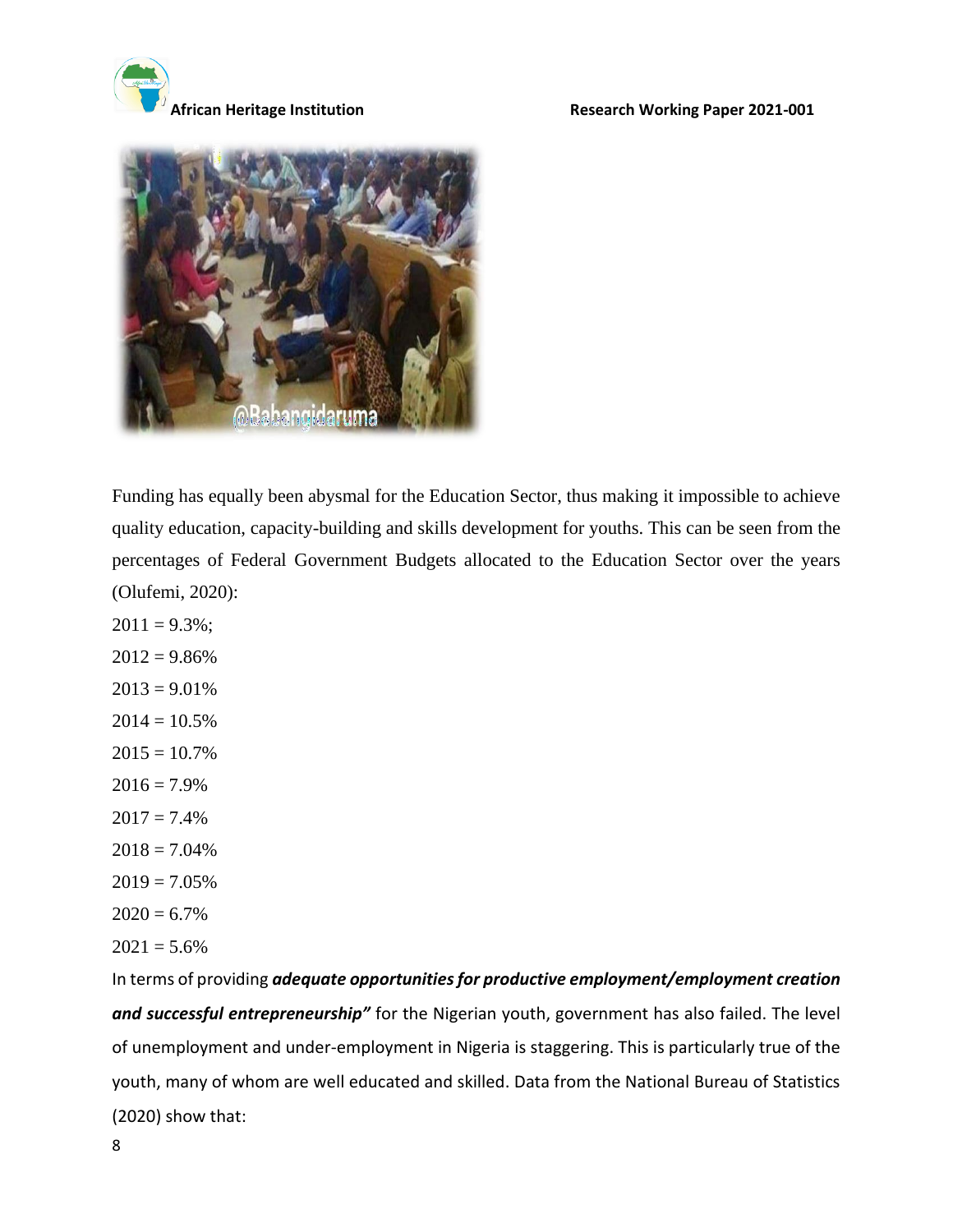- Overall unemployment rate in the country is as high as 27.1%.
- $\blacksquare$  The number of youths who are eligible to work is 40 million, out of which only 14.7 million are fully employed.

This is a very worrisome situation. Even more worrisome is the fact that government, having failed in employment creation for Nigerian youths, has equally failed to create the enabling environment for the youth to create employment for themselves by engaging in successful entrepreneurship, particularly through Micro, Small and Medium Enterprises (MSMEs) which are acknowledged globally as the engine of economic growth and development, particularly in a developing country like Nigeria. One great advantage of MSMEs lies in their capacity to empower young entrepreneurs and boost desperately-needed employment in the face of the staggering level of youth unemployment in the country today. In this respect, Peter Obi's (2017) advice to the Federal Government, in its search for solutions to the country's economic problems, has become even more relevant. According to him, government should:

> focus its energies on creating enabling environment for the growth of micro, small and medium-scale enterprises (MSMEs) in its efforts to turn around the Nigerian economy and create jobs for the teeming army of unemployed youths. …such businesses hold the future to Nigeria's economic recovery and growth. Government must therefore do everything possible to encourage them.

Creating this enabling environment for the growth of MSMEs depends largely on effecting **real** change in the Power Sector in terms of electricity generation and distribution. Sadly, this sector has continued to lag behind, making Okunna's (2016) argument still very relevant:

> The country must get it right in the power sector. How can small and medium enterprises thrive [when] businesses…still experience incessant power outages, load shedding, power rationing and fluctuation, as well as other maladies that have continued to afflict the power sector?

The current situation of a terribly high level of youth unemployment is very worrisome because a "high youth unemployment rate is synonymous with increased insecurity and poverty, a situation that is also seen as a ticking time bomb" (nairametrics.com). This scenario is not just worrisome; it is terrifying in the face of the current level of poverty in Nigeria: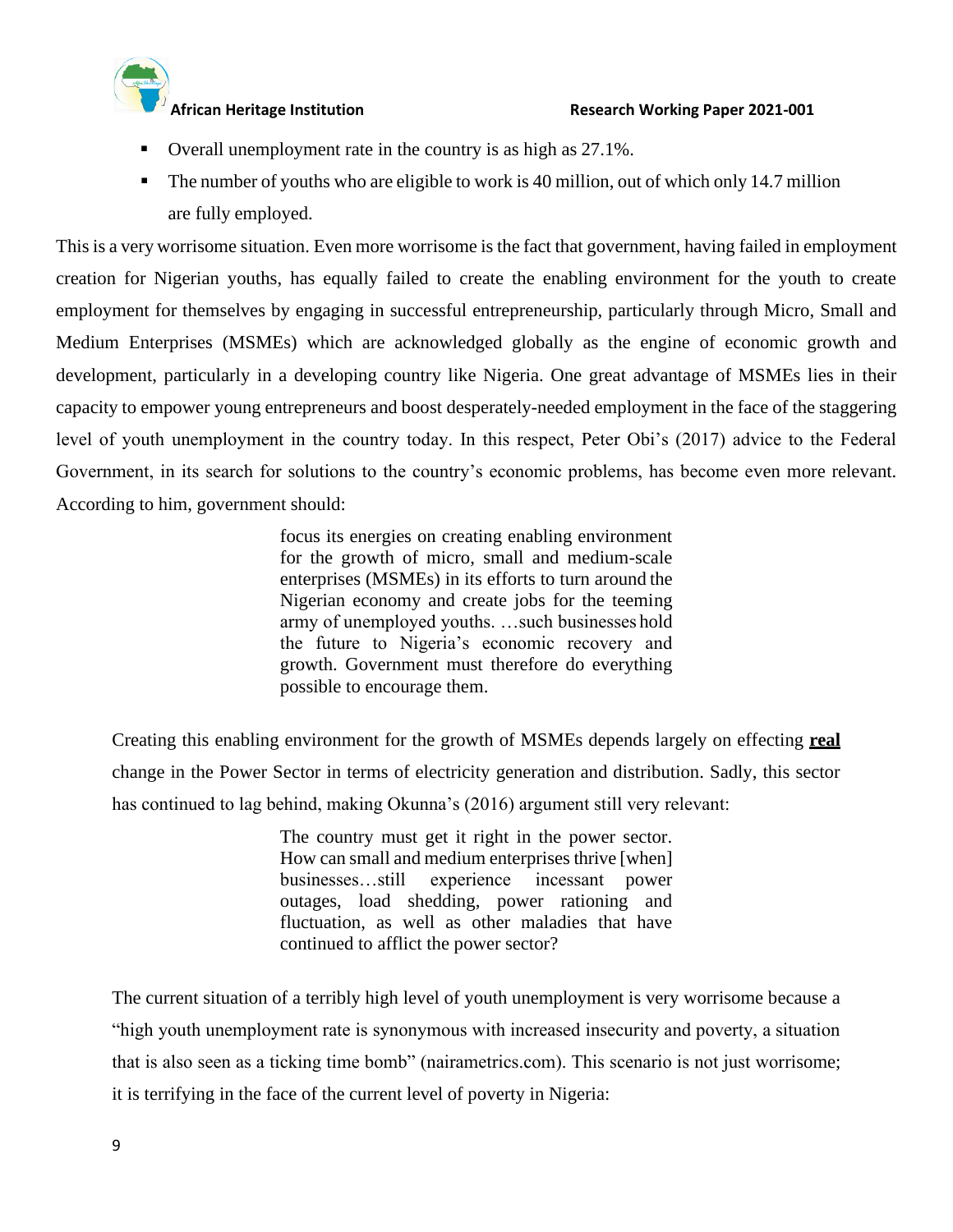

According to a recent study on global poverty, the World Poverty Clock shows that Nigeria today is a nation with the largest number of poor people in the world [the 'poverty capital' of the world], about 90 million people, with the poverty rate growing at the rate of 6 persons per minute. We have more people living in extreme poverty than the two biggest nations: China and India combined (Obi, 2020).

#### **3.2.2. Strategic Thrust 2: Health and Health-Promoting Lifestyle**

"Fostering the health development of youth *through appropriate health systems*…."

Government has definitely failed to make the Nigerian health system appropriate to foster the health development of the youth, as well as of all Nigerians. With the country's deplorable health facilities, Nigeria's health indices are among the worst in the world, as demonstrated by the astonishingly high rates of infant and maternal mortality. For instance:

- As shown in UNICEF's 2020 child mortality rate estimate, "Nigeria has overtaken India as the world capital for under-5 mortality" (Obi, 2020).
- Nigeria's maternal mortality rate is "1 in 13....One Nigerian woman dies every 13 minutes – that is 109 women dying each day – from preventable causes related to pregnancy and childbirth" (Wekesah & Izugbara, 2017).

With the country's abysmally poor physician density, these and similar depressing health indices are not surprising at all. According to World Health Organization (WHO), Nigeria's physician density (doctor-patient ratio) is 4 per 10,000 population (0.4 per 1,000). Facilities in government health establishments at all levels are deplorable, and medical 'tourism' to various countries with state-of-the-art health facilities has become the order of the day for those who can afford it – most of whom definitely are not youths. So has brain drain of Doctors and other health professionals – most of them young people seeking 'greener pastures' to make their mark in their professions and enjoy a better quality of life.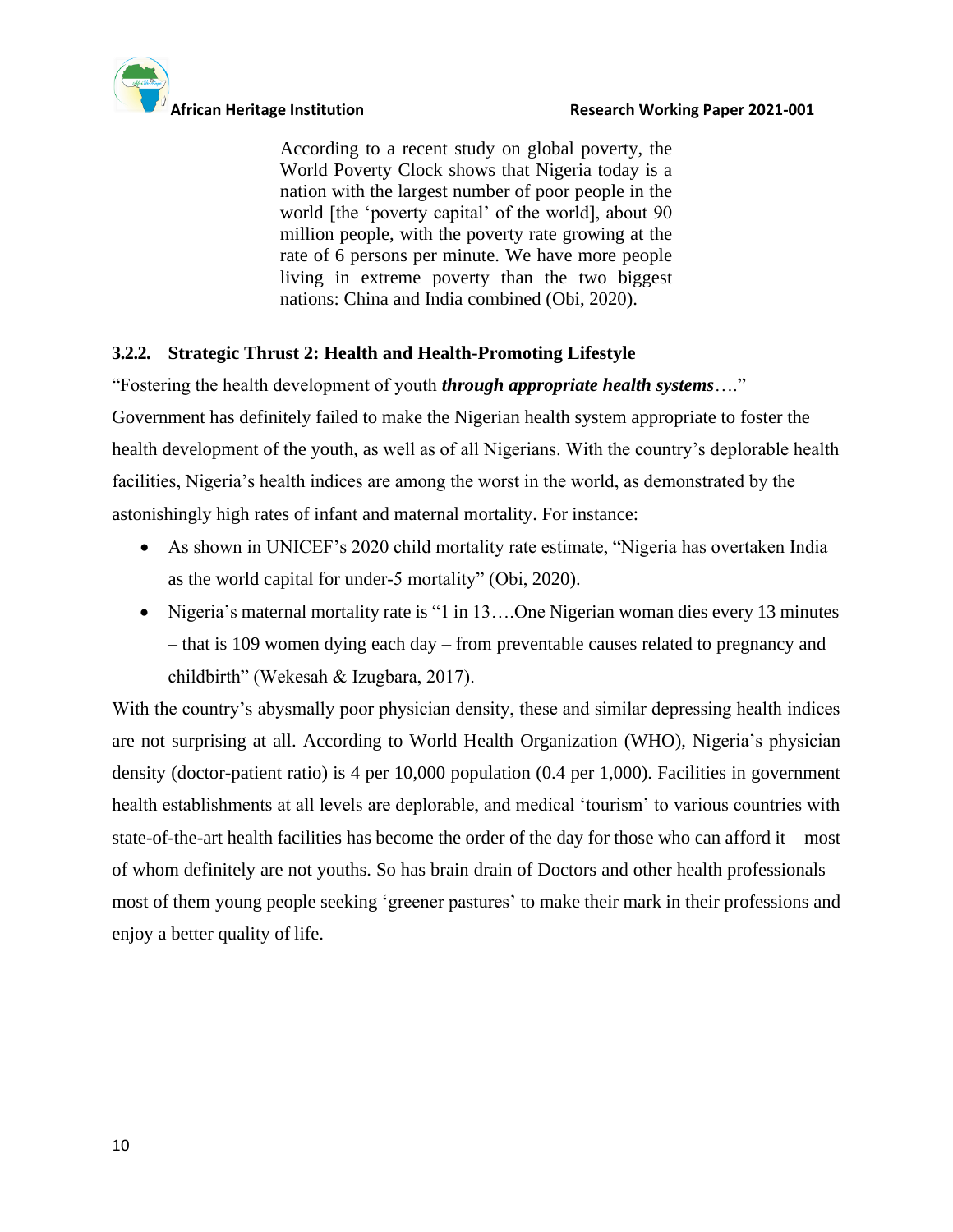

**African Heritage Institution Research Working Paper 2021-001**



## **3.2.3. Strategic Thrust 3: Participation, Inclusiveness and Equitable Opportunities for all Youth**

This is supposed to be achieved by being able to *"Address barriers to meaningful youth engagement in* civil and *political affairs*…".

As is the case with the Vision and other Strategic Thrusts, the government has failed to live up to expectations, and the level of meaningful youth participation in political affairs has remained pathetically low. Writing about the very low level of youth participation in politics and decisionmaking, Ajodo-Adebanjoko (2019) says that although the signing into law of the **Not Too Young To Run Bill** in 2019 had reduced the age for running for elective offices (for instance, from 40 to 35 years for the Presidency; from 30 to 25 years for House of Representatives etc), and as many as 67% of registered voters for the 2019 General Elections were youths:

- Less than 1% of youths were voted into office in the elections.
- There is no youth in the National Assembly.
- No youth was appointed into President Buhari's Cabinet.

11 Ajodo-Adebanjoko identifies poor internal democracy among older political parties, an absence of a strategic political agenda, and money politics as some of the barriers to youth inclusion/representation in politics in Nigeria. Showing how money politics constitutes a barrier to meaningful youth participation in political affairs, she concludes that "while they are Not Too Young To Run, in practice the youth find themselves Too-Poor-To-Run…." To buttress this point, she refers to the 2019 General Elections when nomination forms for various offices were as high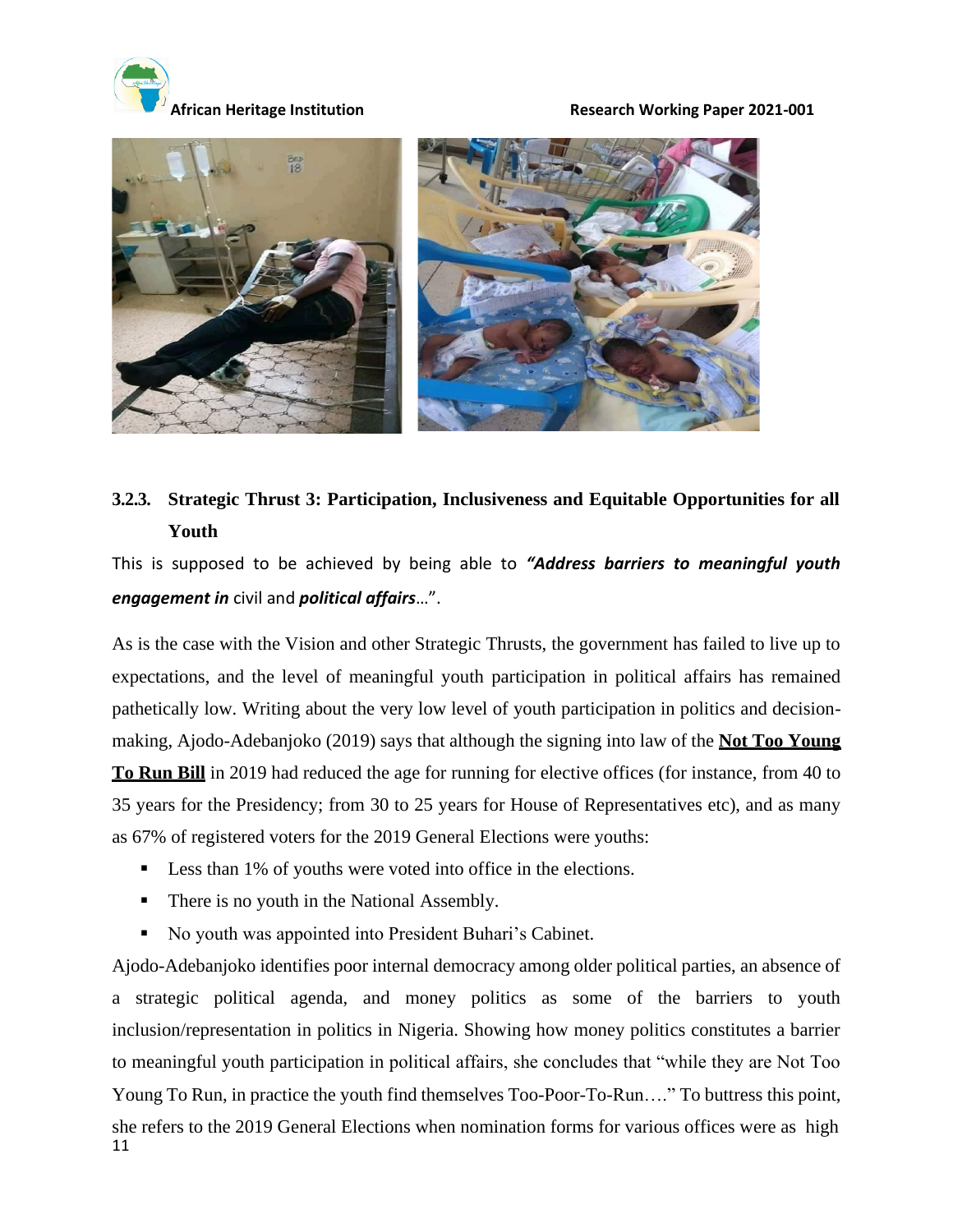

as N45 million for Presidential aspirants, N22.5 million for Governorship aspirants, N7 million for Senate, and N3.8 million for House of Representatives. A relevant question here is, having reduced the age for running for elective office, should the government's strategic political agenda not also result in a reduction of the high cost of nomination forms for various elective offices?

#### **3.2.4. Strategic Thrust 4: Promotive and Protective Environment for Youth Development**

For effective youth development, the Nigerian youth should be living in an environment that guarantees them "*freedom from abuse, violence, intimidation*….".

As is the case with the other Strategic Thrusts of Nigeria's youth development policies and progammes, the government has failed to safeguard its youth from abuse, violence and intimidation. This failure is best summarized with the question: If there was "*freedom from abuse, violence [and] intimidation"* for the Nigerian youth and if they were "*living in a safe and secure environment"*, would the #EndSARS Protest have happened? As stated earlier, #EndSARS began basically as a protest against police abuse, violence, intimidation and brutality. Similarly, as extensively discussed in Section 2.1.1. above, safety and security have progressively worsened in recent times, to the point where Nigeria is now one of the most unsafe, insecure and dangerous places to live in globally; it is therefore not surprising that the country has become the most stressful country to live in – ranked 148 out of 150 (Obi, 2020).

## **4. CONCLUSION: THE WAY FORWARD – RETHINKING NIGERIAN YOUTH AND GOVERNMENT POLICIES**

From virtually every indication, government has failed abysmally over the years in recent times to enthrone a livable society as a conducive environment for effectively implementing its well-crafted youth policies and programmes, thus wreaking havoc on youth development. For how long should this terrible scenario continue? Something definitely needs to be done by the government, by the youth themselves, by non-governmental bodies made up of well-meaning Nigerians, and by the international community (if need be) – and the time to do this 'something' about this situation is NOW. Doing something should include: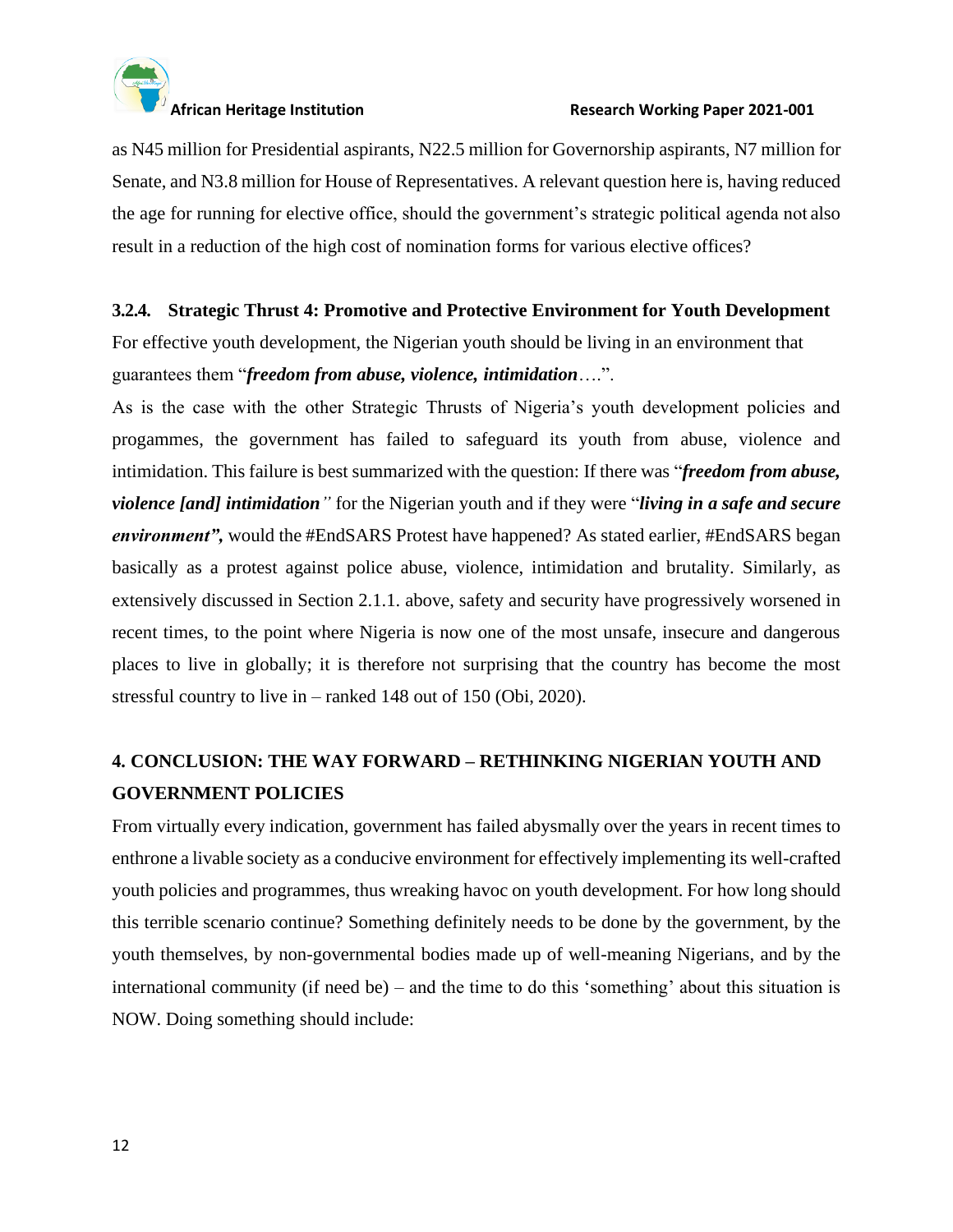

#### • **Honest Action by Government**

Government at all levels in Nigeria must take the right action to move beyond platitudes, windowdressing, and playing to the gallery, and commence genuine re-thinking of youth development by *getting Nigeria working again* and ensuring the *effective* implementation of youth-oriented programmes and policies (particularly the current National Youth Policy) within the '*new Nigeria*'. From several indications, the 2019 Youth Policy is comparatively comprehensive; if the implementation framework, objectives, and numerous policy benchmarks of its Strategic Thrusts are *honestly* pursued within a conducive environment of a livable Nigeria, their realization will provide lasting solutions to youth challenges and growing restiveness.

#### • **The Youth Themselves: To Be or Not to Be**

For the youth themselves, the needed re-thinking is virtually a matter of 'life and death'. With their #EndSARS Protest, Nigerian youths have commenced the process of taking back their life and playing a more active role in making it worth living. *Peaceful* protests by different groups, particularly youths, are gaining ground all over the world as powerful tools for eliciting necessary action from governments and other stakeholders; the Nigerian youth have demonstrated their capacity for effectively utilizing this tool – and there should be no going back, *provided this is done responsibly, non-violently and with patriotism and maturity*. It is very much hoped that government would keep abreast with modern democratic principles by allowing the youth to utilize this tool.

#### • **Support by NGOs, CSOs, CBOs, FBOs: All Hands on Deck**

Youth development should not be left to governments and family alone. The many other stakeholders have various roles to play to ensure that government lives up to expectations in its responsibilities to the youth, and to support the youth to realize their potentials – Non-Governmental Organizations (NGOs), Civil Society Organizations (CSOs), Community-Based Organizations (CBOs), Faith-Based Organizations (FBOs) etc.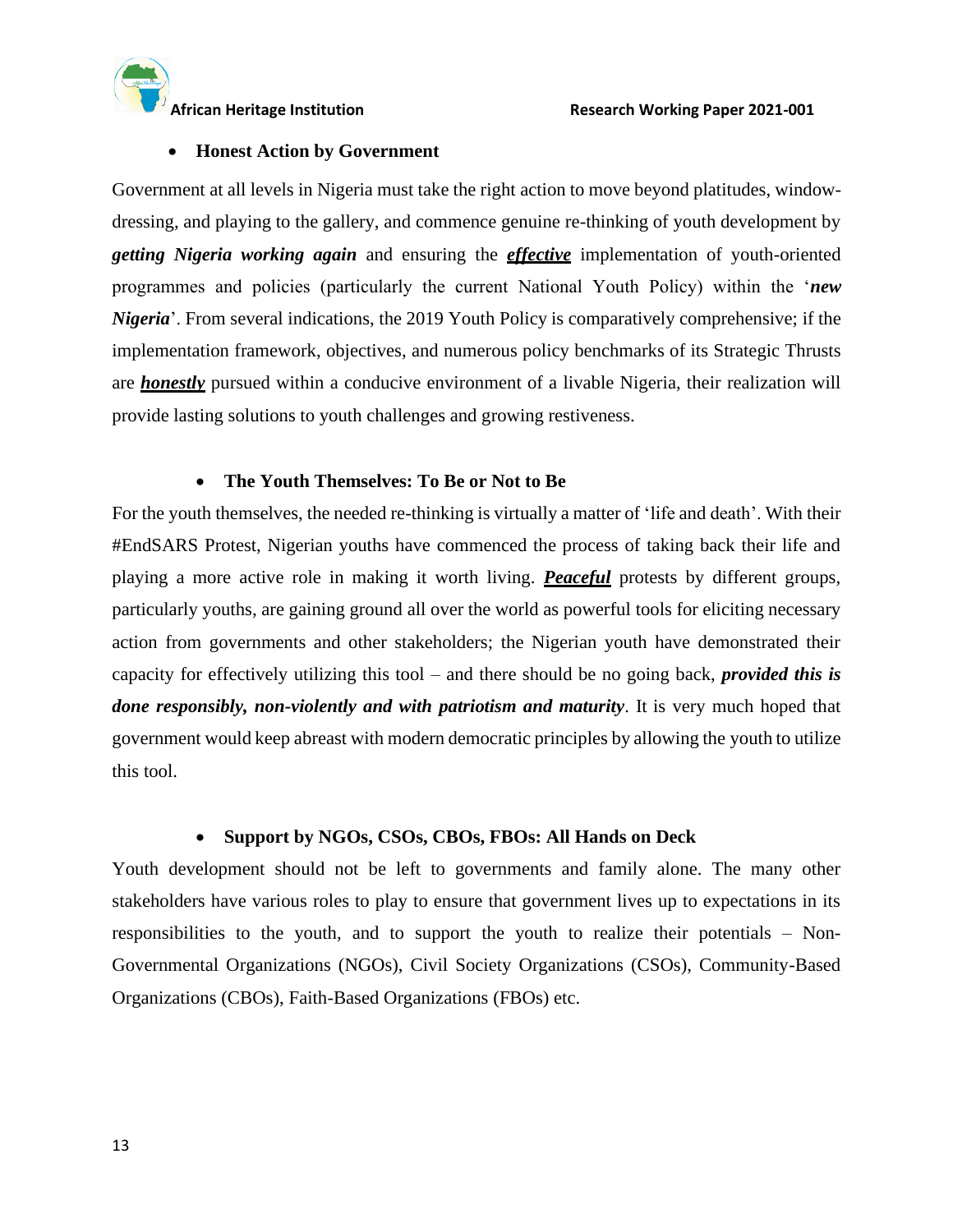## • **With the World Watching: The 'Deterring Gaze' of the International Community**

Most governments in the developing world have a penchant to 'bow and tremble' when world powers are watching their activities. Consequently, Nigerian youths and their supporters/collaborators should ensure that government action and inaction, in relation to youth development, are globally 'visible'.